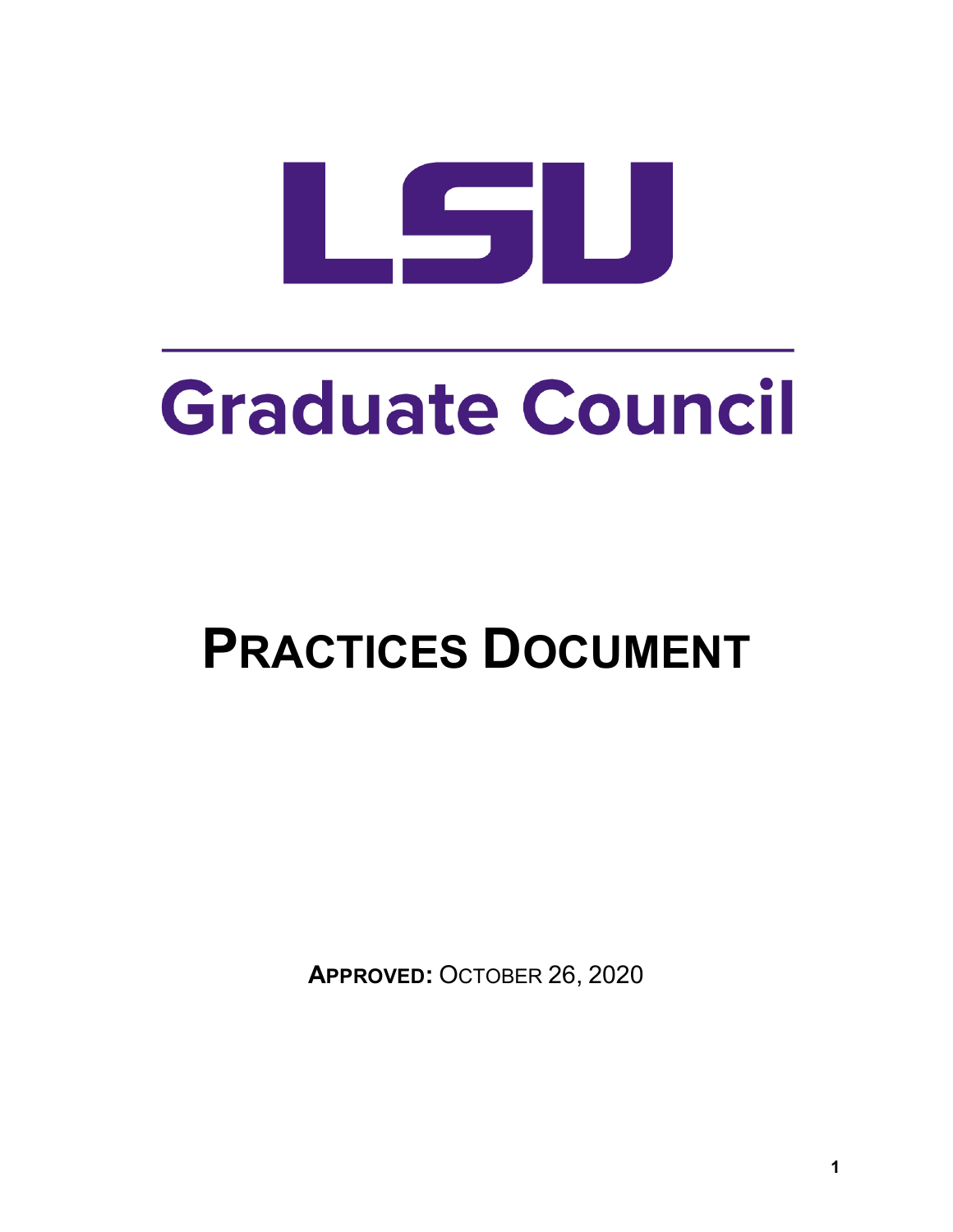# **CONTENTS**

| ACADEMIC POLICIES OF THE GRADUATE SCHOOL, GRADUATE CURRICULA, CONCENTRATIONS, & |  |
|---------------------------------------------------------------------------------|--|
|                                                                                 |  |
|                                                                                 |  |
|                                                                                 |  |
|                                                                                 |  |
|                                                                                 |  |
|                                                                                 |  |
|                                                                                 |  |
|                                                                                 |  |
|                                                                                 |  |
|                                                                                 |  |
|                                                                                 |  |
|                                                                                 |  |
|                                                                                 |  |
|                                                                                 |  |
|                                                                                 |  |
|                                                                                 |  |
|                                                                                 |  |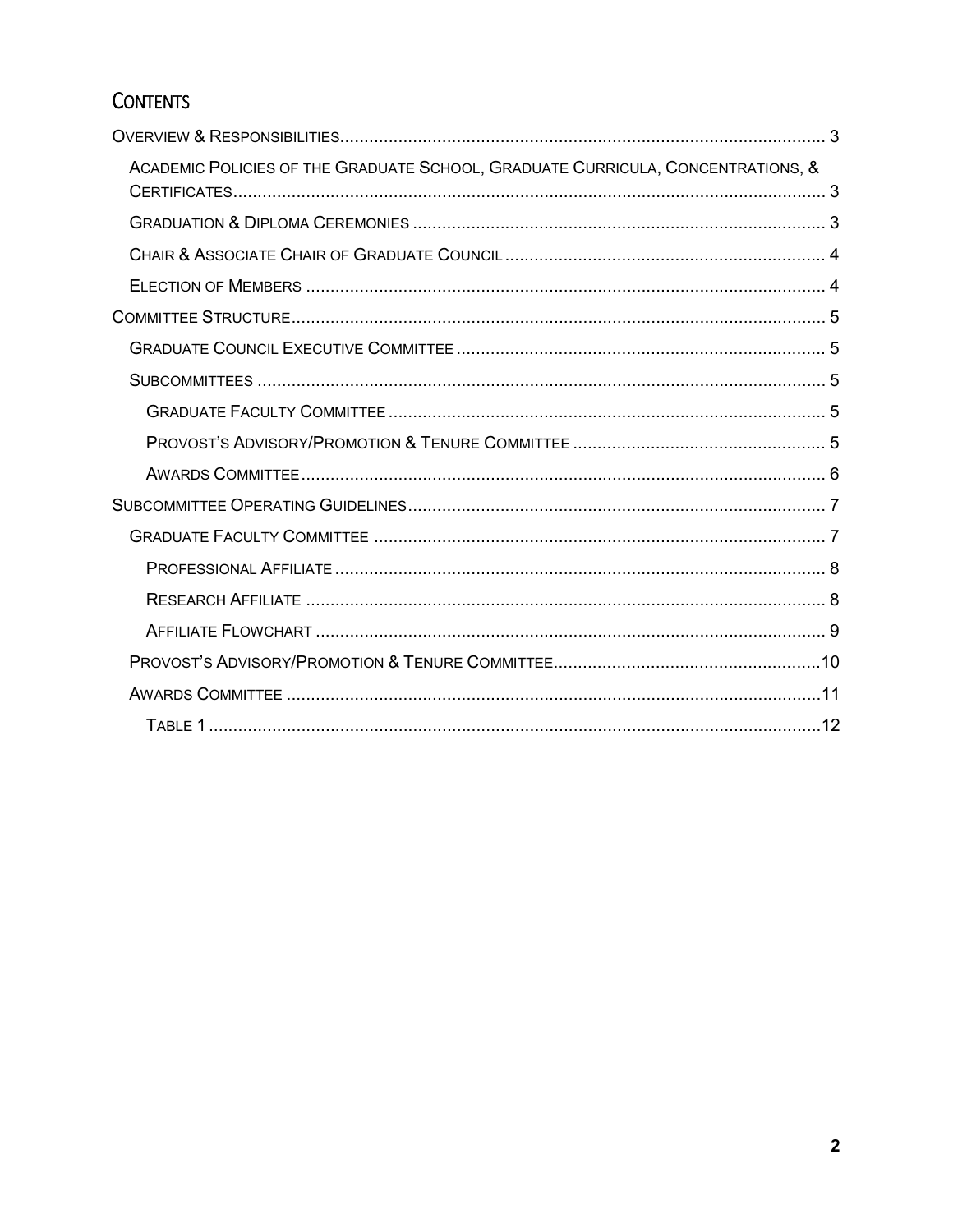# <span id="page-2-0"></span>**OVERVIEW & RESPONSIBILITIES**

The LSU System Rules & Regulations calls for a Campus Graduate Council that advises the Dean of the Graduate School on academic affairs and policies of the Graduate School (GS). The rules and regulations states that each campus shall formulate a policy regarding the operation of the Graduate Council (GC), including membership, length of terms, and functions.

The Vice Provost & Dean of the GS, the Associate Dean of the GS, and the Vice Provost for Academic Programs & Support Services are *ex-officio* members of the GC. The Assistant to the Vice Provost & Dean of the GS serves as Meeting Secretary.

<span id="page-2-1"></span>ACADEMIC POLICIES OF THE GRADUATE SCHOOL, GRADUATE CURRICULA, CONCENTRATIONS, & CERTIFICATES

Academic policies of the Graduate School including admission requirements, Graduate School academic actions, and Graduate School degree requirements are policies that are handled by the Graduate Council. [PS-45](https://www.lsu.edu/policies/ps/ps_45.pdf) establishes the role of the Graduate Council in the approval procedure for establishing new and making changes to existing departmental requirements for graduate curricula, new graduate certificates, graduate concentrations, and graduate minors. Excluded is the approval of individual graduate courses (approval is by the Vice Provost & Dean of the Graduate School and [Faculty](https://www.lsu.edu/senate/about/coursesandcurricula.php)  [Senate Courses & Curricula Committee,](https://www.lsu.edu/senate/about/coursesandcurricula.php) and not the Graduate Council). All members of the Graduate Council review new and modified Departmental graduate curricula, concentrations, certificates and minors and new or modified Graduate School admission and degree requirements. The workload is distributed across the calendar year with a slightly higher load in the Fall as faculty assess the need for new programs or changes to existing programs and wish to have those changes in place for the next academic year (the Graduate School Catalog deadline).

Proposed new or changes to existing graduate curricula, concentrations, and certificates must be received by the Assistant to the Dean of the Graduate School two weeks prior to the Graduate Council meeting. This allows time for the Graduate School staff to review the proposals and make sure that the proposals meet Graduate School requirements. For proposals that meet standards of the Graduate School, the Graduate Council Executive Committee will be asked to place those proposals on the agenda for consideration at the next Graduate Council meeting. For proposals that do not meet the Graduate School standard, the Associate Dean will expediently reach out to the department describing the needed changes and requesting a timeline for when the proposal will be resubmitted with the goal of having the proposal revised and moved to the agenda at the originally intended Graduate Council meeting bearing in mind that the Department must act quickly also. Materials for review of agenda items will be posted to the Moodle site at least one week prior to the next Graduate Council meeting.

# <span id="page-2-2"></span>GRADUATION & DIPLOMA CEREMONIES

The members of the Graduate Council represent the Graduate School at their respective College Diploma Ceremonies.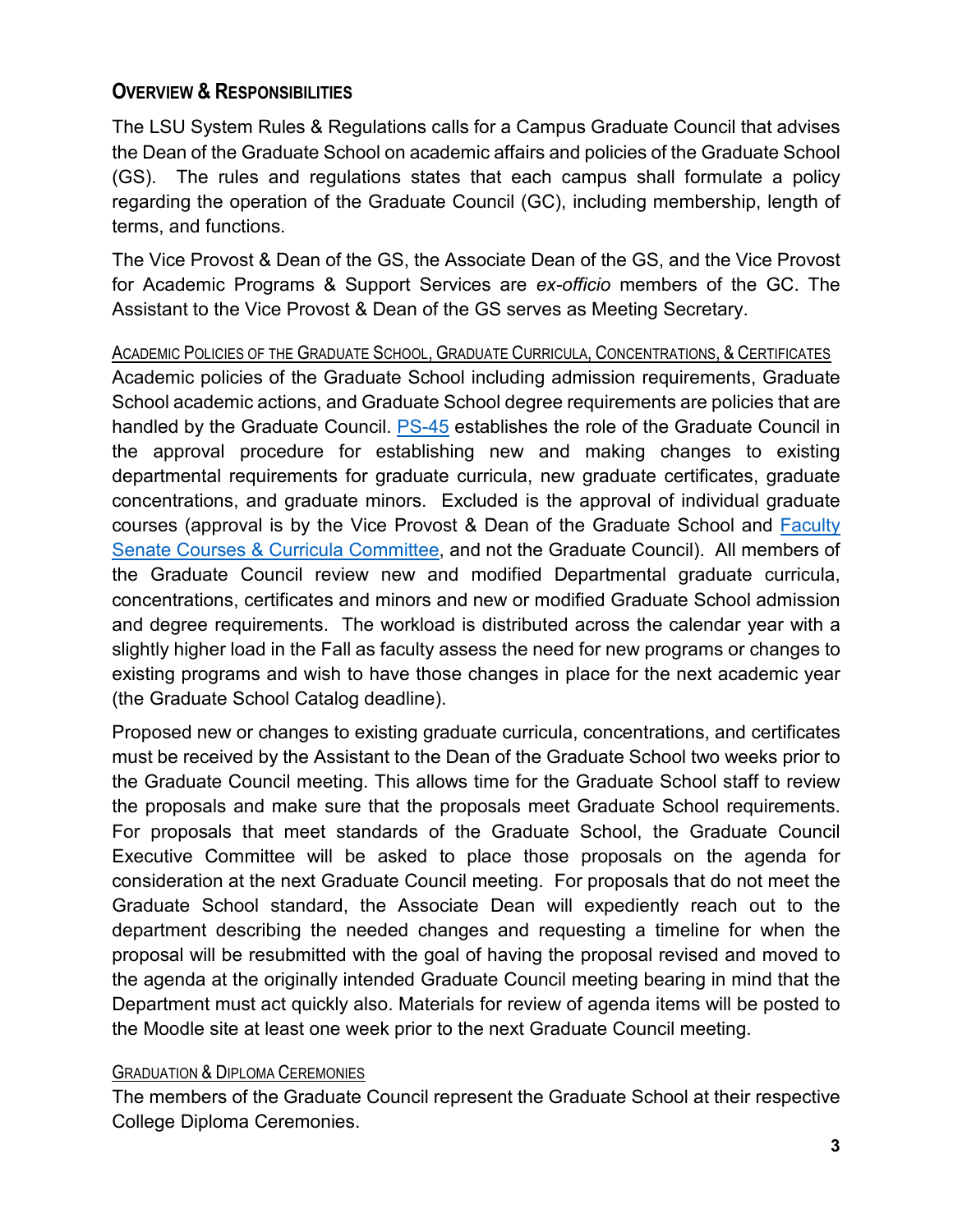# <span id="page-3-0"></span>CHAIR & ASSOCIATE CHAIR OF GRADUATE COUNCIL

One member each year is elected to serve as Chair and one member is elected to serve as associate chair of the Graduate Council. The associate chair serves in the event that the Chair becomes unavailable.

Each spring, the Chair of Graduate Council leads the annual meeting of the Graduate Faculty of the University.

# <span id="page-3-1"></span>ELECTION OF MEMBERS

Faculty Senate Resolution 10-03 and 11-17 called for the Graduate Council to be an elected, not appointed, body. In the Spring of 2019, the Graduate Council voted to be an elected body. Representatives whose terms started Fall2019 were the first elected representatives.

All Colleges that offer graduate course work and award graduate degrees that are governed by the LSU Graduate Catalog are represented on Graduate Council[1.](#page-3-2) The number of representatives that a College is allotted is determined from a ten-year average of graduate enrollment in each College and Colleges with an average of more than 400 graduate students per year have two representatives, all other Colleges have one<sup>[2](#page-3-3)</sup>.

Each spring, the Associate Chair of the Graduate Council will determine which members have completed their term. The Associate Chair will initiate the election process by contacting the Chair of the College Policy Committee within the Colleges for which there will be a need for a new representative. Elections in the Colleges should be timed so that new members have been elected and are ready to serve in the following Fall semester. The College Policy Committee will insure that the Graduate Faculty of a College elect a new member for the Graduate Council and an alternant. (The Graduate Council does not manage the election process within College; however, the Graduate Council notes that only members of the Graduate Faculty within that College may vote.) The member is elected to a five-year term. The alternant serves if the member is on sabbatical or leaves LSU before the end of the five–year term. Neither the member nor the alternant may stand for immediate re-election at the end to the five-year term.

<span id="page-3-2"></span><sup>1</sup> LSU Law School has one representative even though the Graduate School Catalog does not govern the awarding of Law degrees. In addition, for the School of Veterinary Medicine, only the graduate students in the PhD program (those programs governed by the Graduate School Catalog), and not the DVM students, are counted in the tally of graduate students.

<span id="page-3-3"></span> $^2$  The Faculty Senate resolutions called for representatives to be based on percentage with Colleges that more than 11% of graduate student population averaged over a ten-year period to have two representatives. At the time, there were ten Colleges. If each College had had the same number of graduate students, then all Colleges would have had 10% of the graduate population. Thus, the intent seemed to be to provide Colleges with large graduate populations two representatives. The Graduate Council decided that using a simple break of more or less than 400 (averaged over ten years) was an equally reasonable approach. In 2029, this breakpoint or percentage will have to be reassessed as the number of Colleges might have changed and the number of graduate students will have changed. The intent is that College with large graduate enrollments have two representatives.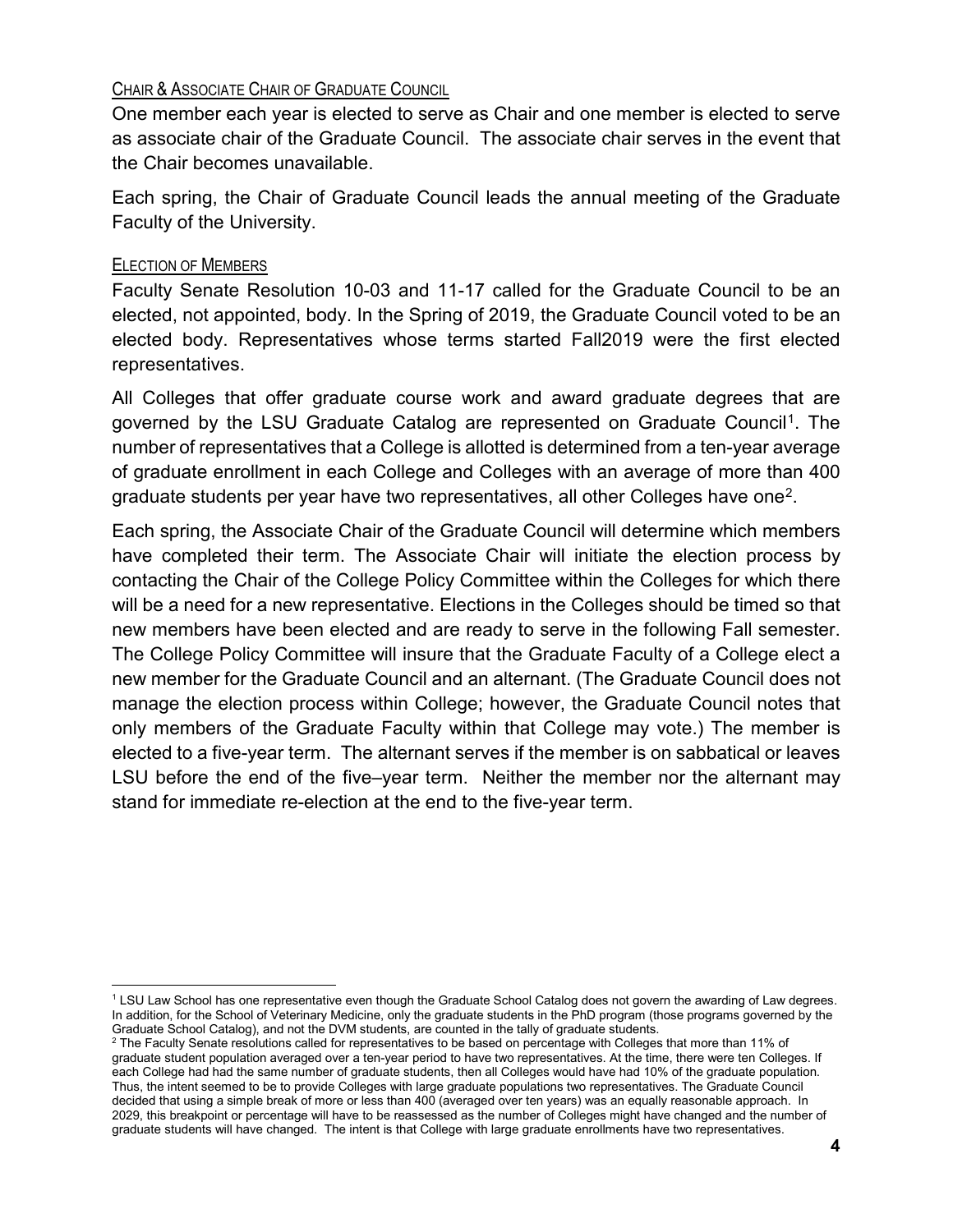# <span id="page-4-0"></span>**COMMITTEE STRUCTURE**

# <span id="page-4-1"></span>GRADUATE COUNCIL EXECUTIVE COMMITTEE

Along with the Dean and Associate Dean of the Graduate School, the chair and associate chair of Graduate Council serve on the Graduate Council Executive Committee until their time as chair or associate chair has ended. The Graduate Council Executive Committee meets monthly approximately two weeks before the monthly Graduate Council meeting to set the agenda, assess New and Old Business items, and review any needed reports.

### <span id="page-4-2"></span>**SUBCOMMITTEES**

Each member of the Graduate Council serves on one Graduate Council committee: Graduate Faculty, Promotion & Tenure, or Awards. The Chair of the Graduate Council serves as an *ex-officio* member on all the committees. Each Fall Semester, the Chair of the Graduate Council, working in concert with the members of the Graduate Council, assigns members of the Graduate Council to one of the committees. Members may serve on that committee for the entire duration of their term on the Graduate Council or members may ask to be reassigned to a different committee. If a member wishes to be reassigned, that reassignment should be timed with the annual committee assignment process.

#### <span id="page-4-3"></span>**GRADUATE FACULTY COMMITTEE**

The LSU Board of Supervisors (see [Regulations of the LSU Board of Supervisors\)](https://www.lsu.edu/bos/docs/regulations-changes-for-2018.pdf) and the Faculty Senate (see the [Faculty Handbook\)](https://www.lsu.edu/senate/files/lsufacultyhandbook.pdf) define graduate faculty and the appointment process that includes recommendation from the Graduate Council. Thus, the Graduate Faculty committee is charged with making recommendations about who should hold affiliate graduate faculty status based on nominations from the departments. The workload is distributed across the entire calendar year. Details of how the committee operates are in another section of this document.

### <span id="page-4-4"></span>**PROVOST'S ADVISORY/PROMOTION & TENURE COMMITTEE**

The Faculty Handbook states "Members of the council (Graduate Council) also serve as a campus-wide faculty committee to evaluate recommendation for promotion of faculty." This is a committee of five members of the Graduate Council who review all promotion tenure cases each year. The members should represent as many different academic colleges as possible, and every effort is made to minimize the occurrence of two members from the same college serving on this committee. A chair of the Provost's Advisory Promotion & Tenure Advisory Committee (P&T Committee) is selected by the members of the P&T Committee. The committee's work is part of the [PS-36](https://www.lsu.edu/policies/ps/ps_36t.pdf) and [PS-36-NT](https://lsu.edu/hrm/pdfs/PS-36-NT_Initial_Appointments_Reappointments_Annual_Review_and_Promotions_for_Faculty_Other_Than_Tenure_item50873.pdf) processes.

Materials are released to the committee members via Community Moodle. Members review the cases independently and prepare notes about the cases. Members vote on each case. Cases that have received split votes from the committee membership, cases that have received split votes along the promotion process (for instance, when the Dean and the Department make different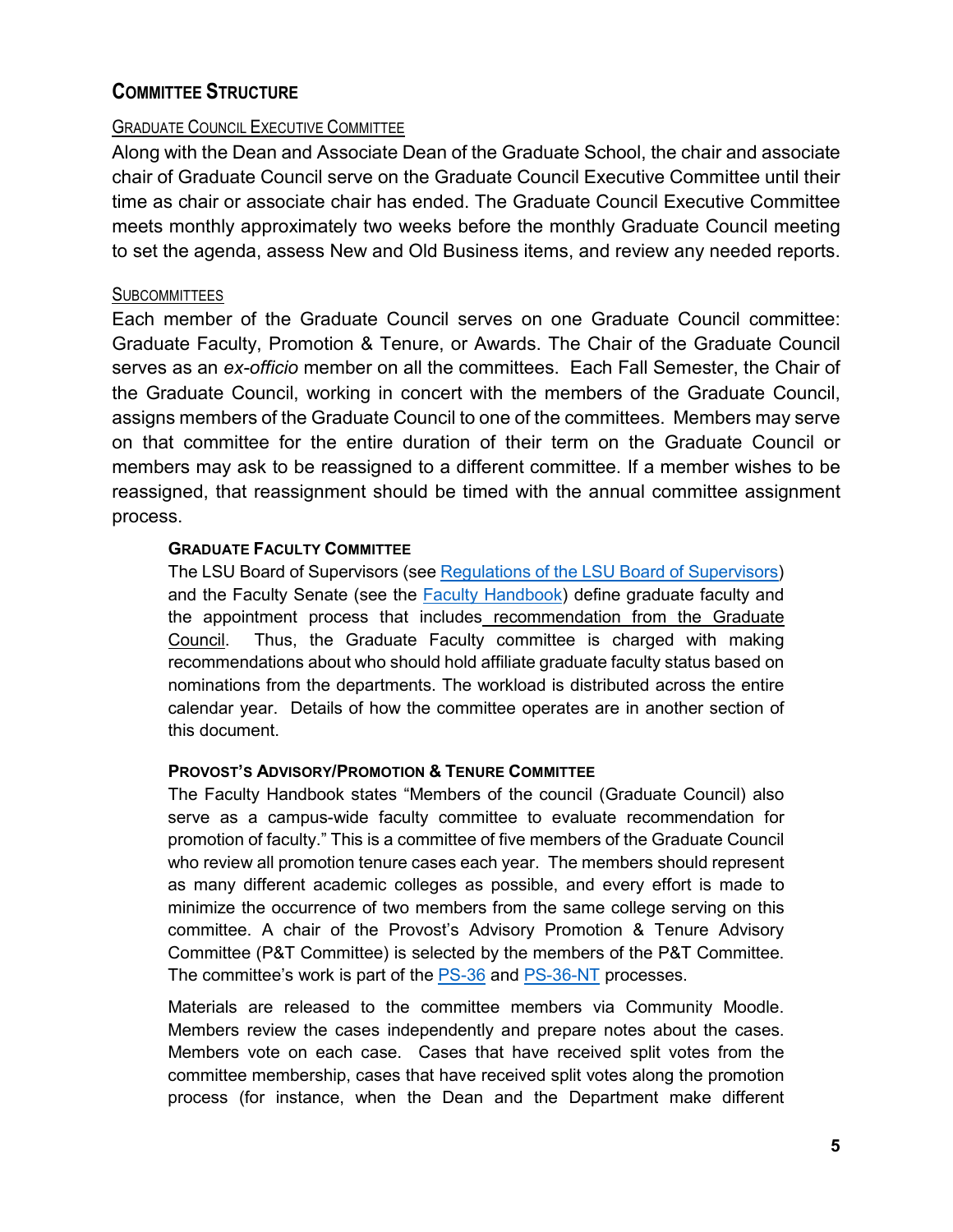decisions), or cases that have received negative votes (denying tenure or denying promotion) within the process are discussed at the meeting of the committee.

The large workload primarily occurs in the December-January timeframe as part of the campus promotion and tenure process. The Dean of the Graduate School prepares comments on individual cases based on the discussion of the members of the P&T committee. The Dean does not vote or participate in the discussion; the Dean simply prepares notes and readies comments for OAA that reflect the discussion of the P&T Committee. Therefore, notes from the committee meetings about split votes or otherwise difficult cases should be clearly but concisely expressed in a few sentences and reflect an overall sense of the committee's thoughts or even differences of opinions among members. Notes on unexceptional cases need not be extensive. Positive comments are encouraged.

#### <span id="page-5-0"></span>**AWARDS COMMITTEE**

The Graduate School manages the Huel Perkins Fellowship (HPF), the Southern Regional Education Board Fellowship (SREBF), and the Dissertation Year Fellowship (DYF) programs and the Distinguished Dissertation of the Year Award (DDYA; Table  $1)^3$  $1)^3$ . The Graduate School relies on the membership of the Awards Committee to serve as reviewers for these programs. The workload is heavier in the Spring semester than in the Fall as the dates, the proposals/applications are due and thus the dates that reviews would be due are in the Spring.

<span id="page-5-1"></span><sup>&</sup>lt;sup>3</sup> The Graduate School used to manage the Economic Development Assistantship program, which is currently under review and did not receive new applications during the AY2019-2020.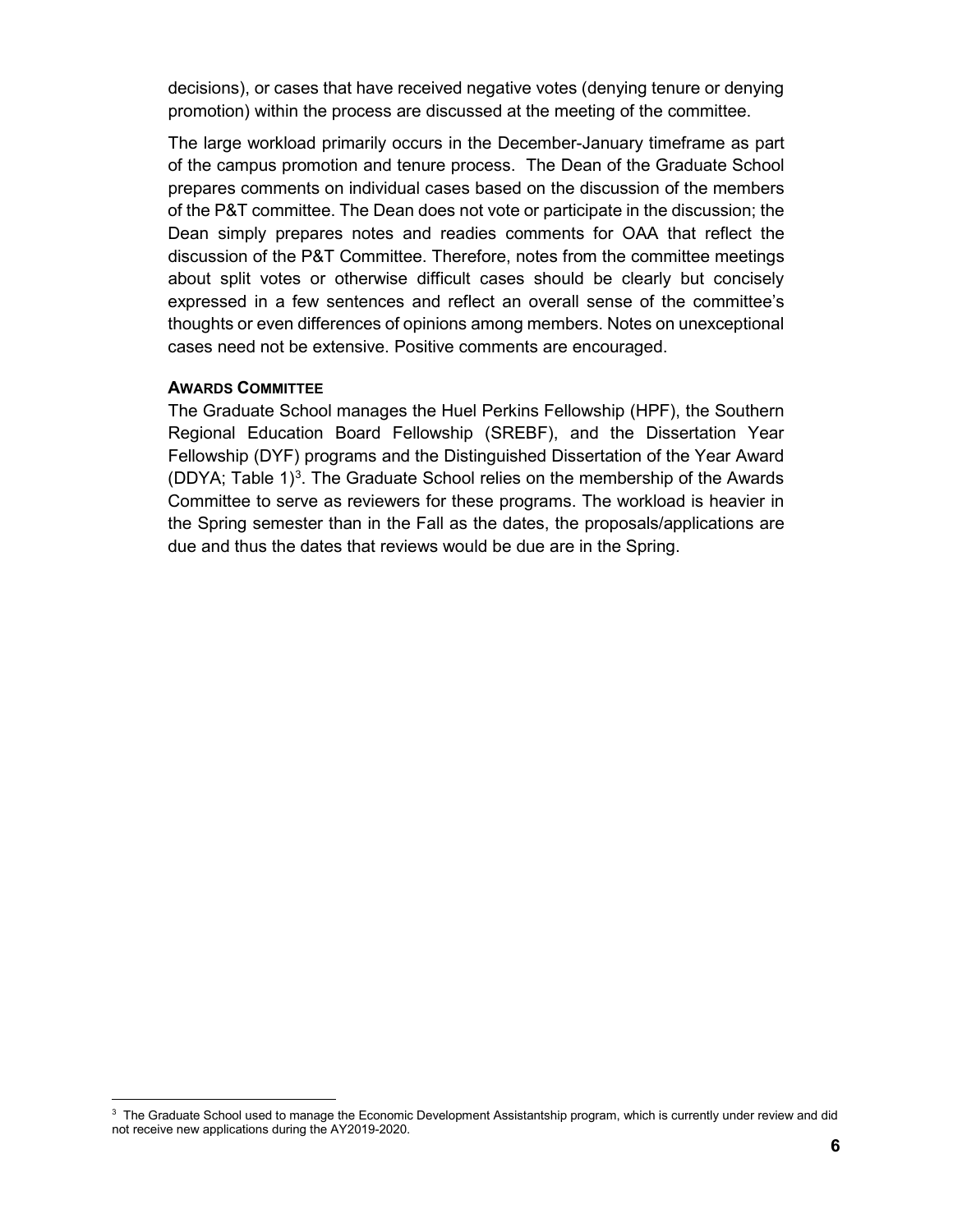# <span id="page-6-0"></span>**SUBCOMMITTEE OPERATING GUIDELINES**

# <span id="page-6-1"></span>GRADUATE FACULTY COMMITTEE

The Graduate Faculty committee acting on behalf of the entire Graduate Council is charged with determining who should hold affiliate graduate faculty status based on nominations from the departments. The Chair of the Graduate Council appoints a Chair of the Graduate Faculty Subcommittee. Other members (an additional four or five member either volunteer or are appointed by the Chair of the Graduate Council to serve on this Subcommittee.

This committee reviews all nominations for affiliate graduate faculty status. The nomination materials that must be reviewed are distributed to all members of the Committee (Currently materials are posted to Community Moodle by the Assistant to the Dean of the Graduate School). Each member of the committee votes on each nomination. All votes are submitted to the Chair of the Graduate Faculty Committee who also counts the votes. A simple majority vote grants approval of Affiliate Graduate Faculty Status. Each month, the Graduate Faculty Committee reports to the Graduate Council about the number of nominations received, the number approved, and brings forward any that issues need to be discussed. Once the Graduate Council accepts the report, the Assistant to the Dean of the Graduate School informs the Department of the outcome of the vote.

The two categories along with the privileges, responsibilities, and criteria of Graduate Faculty that fall under the review of the Graduate Council and the Graduate Faculty subcommittee are on the next page.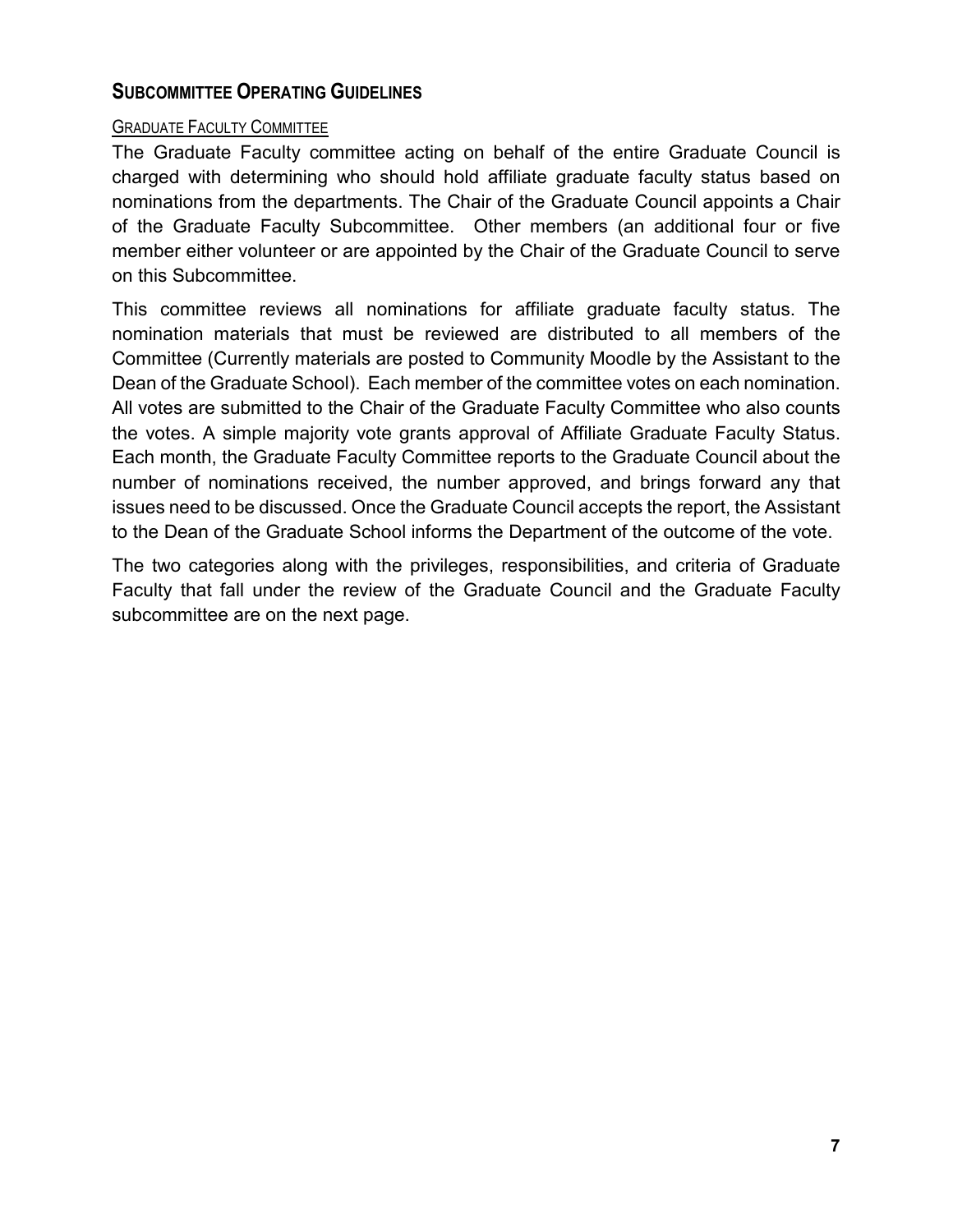#### <span id="page-7-0"></span>**PROFESSIONAL AFFILIATE**

#### *Privileges & Responsibilities*

- May engage in instructional activities at the master's level, but not at the doctoral level except by permission of the college dean and dean of the Graduate School
- $\bullet$
- May serve as a member of Master's thesis committees but may not serve as chair of a thesis committee except by permission of the college dean and dean of the Graduate School.<sup>6</sup>

#### *Terms & Criteria*

- Individuals nominated for Professional Affiliate Membership may be appointed to a renewable, three-year term.
- Professional Affiliate Membership is available to individuals nominated by units offering work for graduate credit.
	- $\circ$  Professional Affiliate Membership is available to persons whose regular employment is not with LSU, yet who have a professional relationship the unit offering graduate credit.
	- $\circ$  Professional Affiliate Membership not available to a person who holds a tenure-track or non-tenure track position in a unit offering work for graduate credit.
	- o Professional Affiliate Membership is not available to persons whose professional activities are a function of their LSU employment.
- Nomination and election to Professional Affiliate Membership is based on evidence of expertise or knowledge that is directly relevant and applicable to the professional (Master's) program in which the individual will be teaching.
	- $\circ$  Expertise is defined in terms of recent activities recognized by the focal area as indicative of excellence. Appropriate indicators may include but are not limited to terminal degrees in focal or relevant areas; professional certification; licensure, diplomas, or record of professional practice; and demonstrated professional excellence through performances, exhibitions, presentations, professional publications, or national awards.

#### <span id="page-7-1"></span>**RESEARCH AFFILIATE**

#### *Privileges & Responsibilities*

- May engage in instructional activities at the master's and doctoral level.
- May serve as a member of thesis and dissertation committees but may not chair except by permission of the college dean and dean of the Graduate School<sup>6</sup>.

#### *Terms & Criteria*

- Individuals nominated for Research Affiliate Membership may be appointed to a renewable, three-year term.
- Research Affiliate Membership is available to individuals whose appointments reside in units not offering work for graduate credit
- Research Affiliate Membership is available to individuals who appointments are not tenure-track.
- Research Affiliate Members must possess the highest degree appropriate to the field or unquestionable evidence of comparable achievement in the field.
- Nomination and election to Research Affiliate Membership is based on demonstrated, current, and sustained record of scholarly or creative activities indicated by publications in recognized journals in the field, books, and exhibitions or performances.

A flowchart to help Departments determine if a person is eligible and if so, for which Affiliate category is on the next page.

<span id="page-7-2"></span><sup>4</sup> Permission is sought through the Administrative Approval process.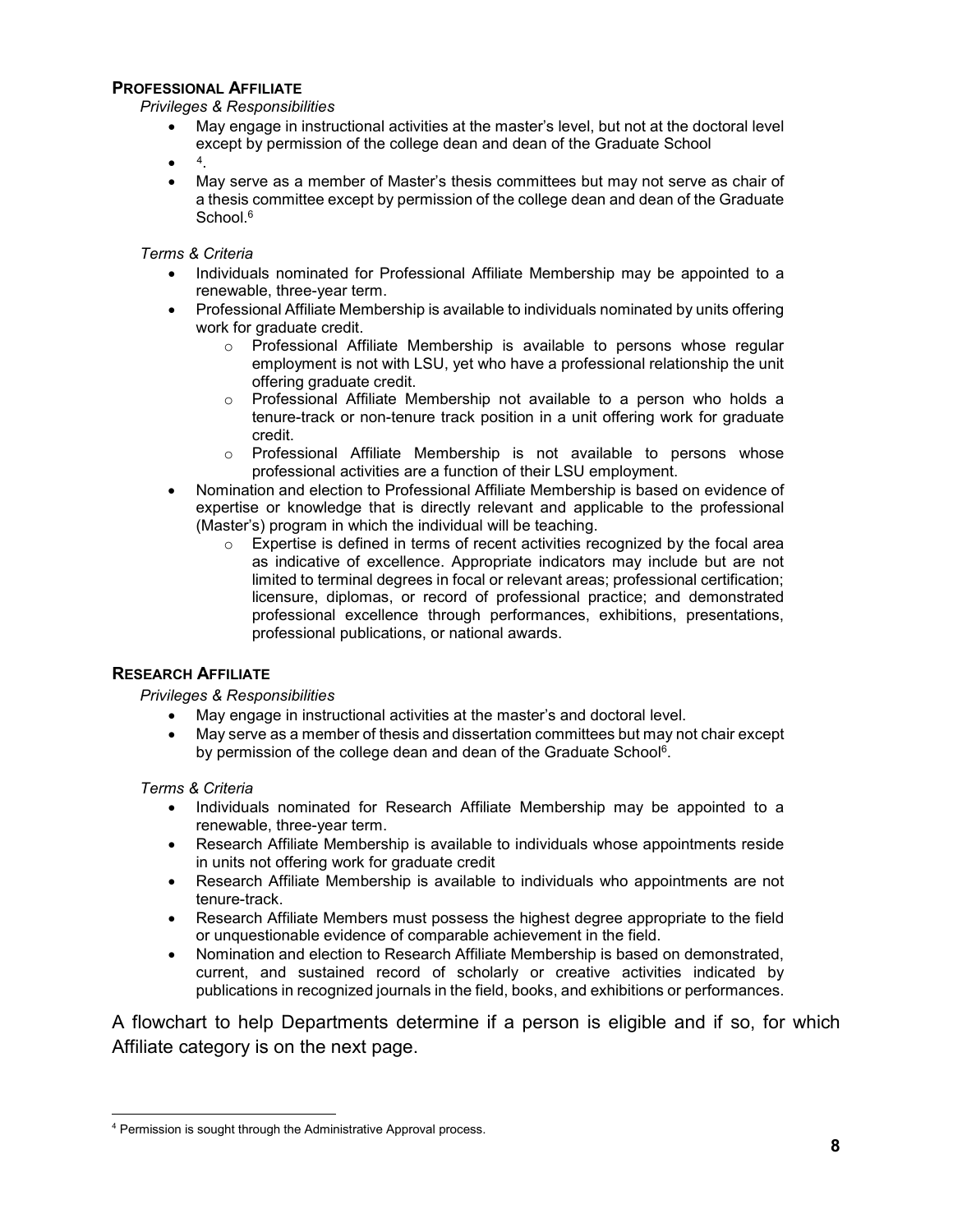#### **AFFILIATE FLOWCHART**

<span id="page-8-0"></span>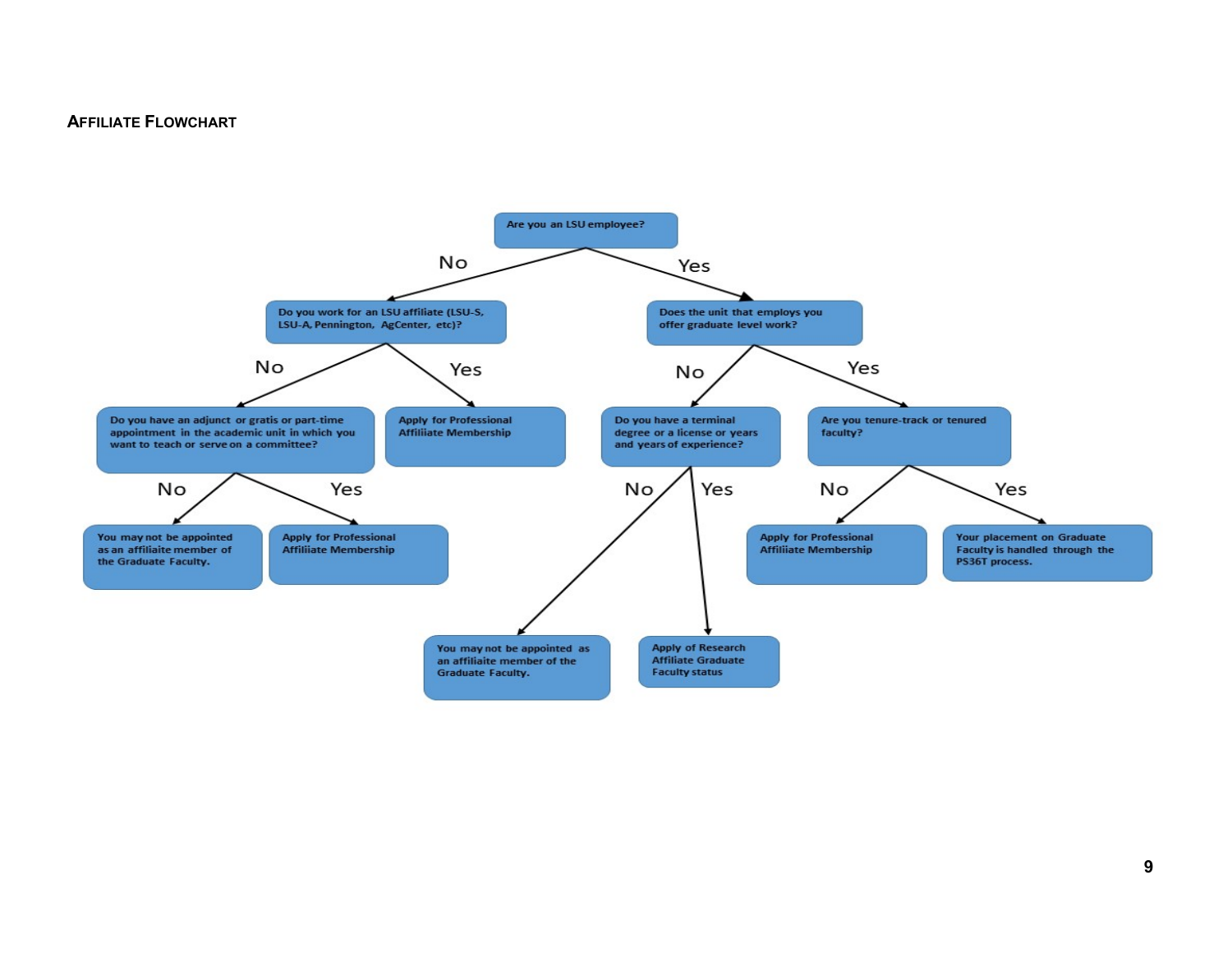# <span id="page-9-0"></span>PROVOST'S ADVISORY/PROMOTION & TENURE COMMITTEE

The [Faculty Handbook](https://lsu.edu/senate/files/lsufacultyhandbook.pdf) states "Members of the council (Graduate Council) also serve as a campus-wide faculty committee to evaluate recommendation for promotion of faculty." Provost's Advisory/Promotion & Tenure Committee (P&T Committee) consists of five Graduate Council members representing as many different academic colleges as possible, and every effort to minimize the occurrence of two members from the same college serving on this committee. Members review all promotion tenure cases each year. The committee's work is part of the [PS-36](https://www.lsu.edu/policies/ps/ps_36t.pdf) and [PS-36-NT](https://lsu.edu/hrm/pdfs/PS-36-NT_Initial_Appointments_Reappointments_Annual_Review_and_Promotions_for_Faculty_Other_Than_Tenure_item50873.pdf) processes.

The P&T committee members select a chair.

Materials are released to the committee members via Moodle. Members review the cases independently and prepare notes about the cases. Members vote on each case. Cases that have received split votes from the committee membership, cases that have received split votes along the promotion process (for instance, when the Dean and the Department make different decisions), or cases that have received negative votes (denying tenure or denying promotion) within the process are discussed at the meeting of the committee. The large workload primarily occurs in the December-January timeframe as part of the campus promotion and tenure process.

The Dean of the Graduate School prepares comments on individual cases based on the discussion of the members of the P&T committee. The Dean does not vote or participate in the discussion; the Dean simply prepares notes and readies comments for the Office of Academic Affairs that reflect the discussion of the P&T Committee. Therefore, notes from the committee meetings about split votes or otherwise difficult cases should be clearly but concisely expressed in a few sentences and reflect an overall sense of the committee's thoughts or even differences of opinions among members. Notes on unexceptional cases need not be extensive. Positive comments are encouraged. The Dean's signature and input are required as part of the **PS-36 and PS-36-NT** processes.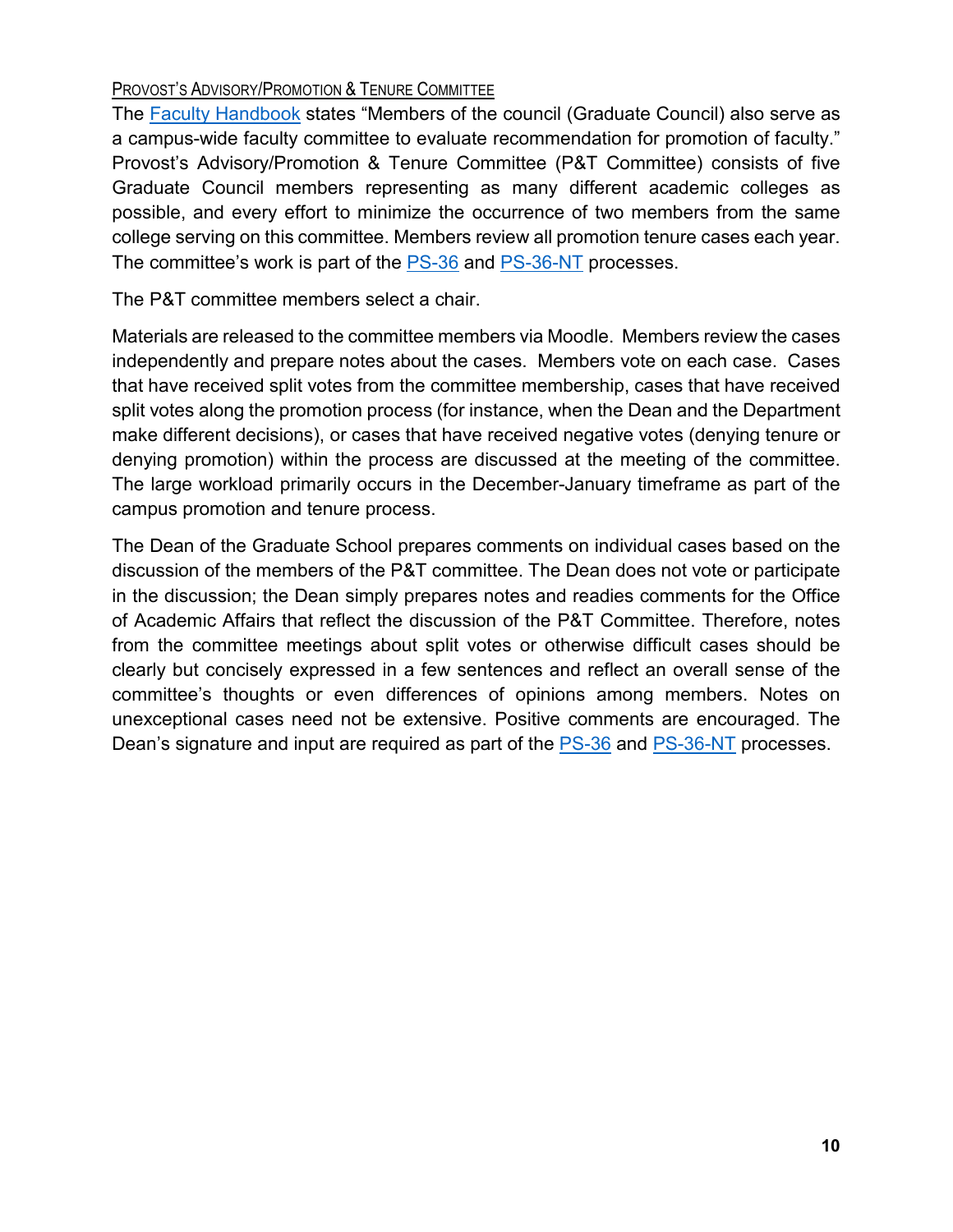# <span id="page-10-0"></span>AWARDS COMMITTEE

The Graduate School manages the Huel Perkins Fellowship (HPF), the Southern Regional Education Board Fellowship (SREBF), and the Dissertation Year Fellowship (DYF) programs and the Distinguished Dissertation of the Year Award (DDYA; Table 1)[5.](#page-10-1) The Graduate School relies on the membership of the Awards Committee to serve as reviewers for these programs.

Five or six members of the Graduate Council volunteer to serve on the Awards Committee. The Chair of the Graduate Council appoints the Chair of the Awards Committee. Each Fall, the members of the committee are responsible for reviewing the materials that are required for a nomination to be complete and making recommendations for needed changes. Each Spring, the members of this committee review and rank the nominations for each Fellowship or Award. As much as possible, the nominations are categorized by the Associate Dean of the Graduate School as STEM or non-STEM proposals and members of the committees with expertise are assigned appropriately.

The review and ranking process is handled in InfoReady. The final rankings are sent by the Associate Dean to the members of the committee. At least once in the fall and once in the Spring semesters, the Chair of the Awards Committee reports to the Graduate Council.

<span id="page-10-1"></span><sup>&</sup>lt;sup>5</sup> The Graduate School used to manage the Economic Development Assistantship program, which is currently under review and did not receive new applications during the AY2019-2020.